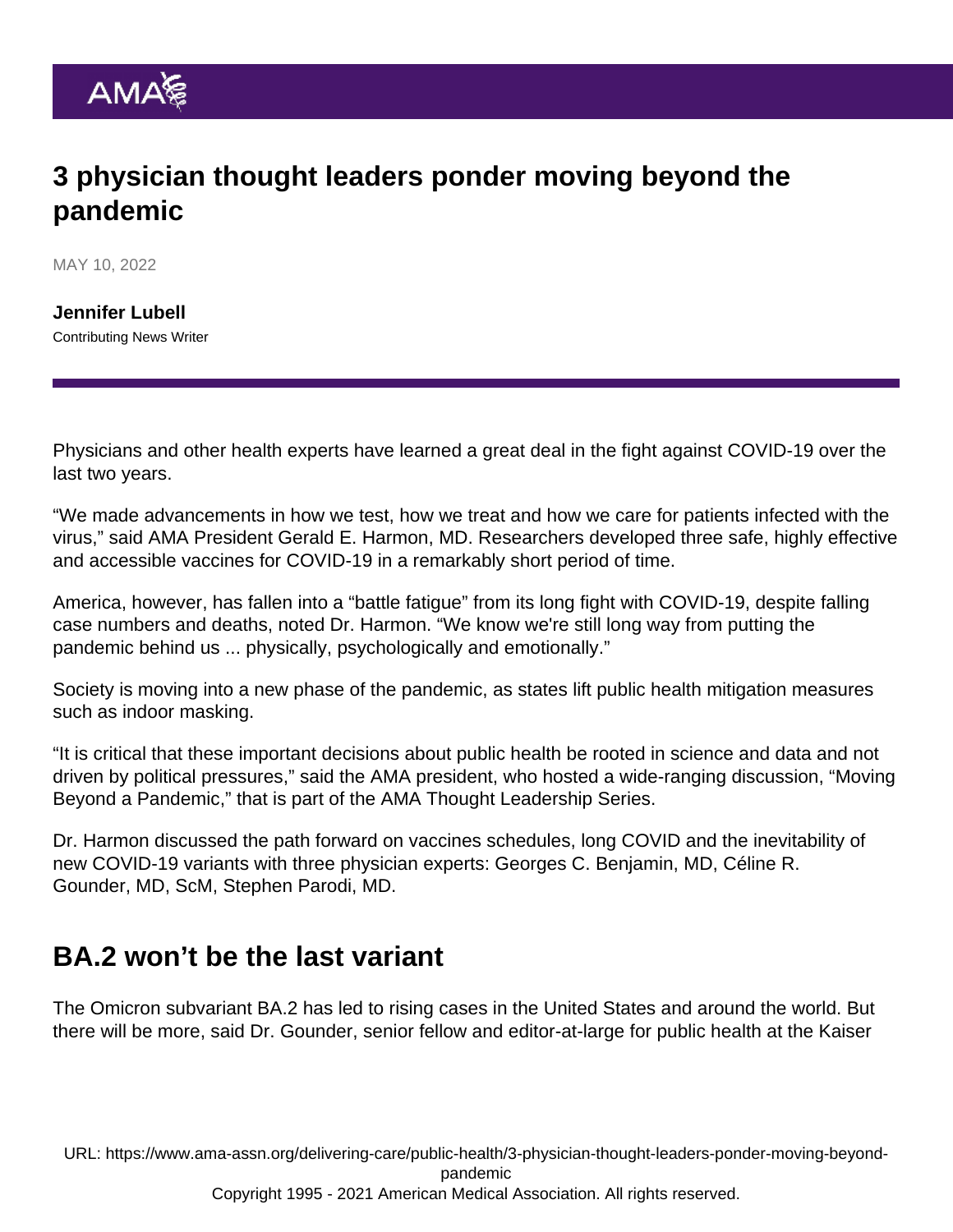Family Foundation and Kaiser Health News, and clinical associate professor of medicine and infectious diseases at New York University Grossman School of Medicine.

"We need to acknowledge that reality and then prepare accordingly," she said. That means investing in, and ramping up on, surveillance.

Some gaps exist, she added. Not all areas of the U.S. are doing an equally good job. Unless future surveillance efforts expand to include animal transmission, "we could be flying at least partially blind as to what there may be to come."

Surveillance will eventually move to more population-based efforts, said Dr. Benjamin, executive director of the American Public Health Association. Samples sent in by predesignated labs and providers can give a sense of what's happening.

"We can also do very sophisticated studies so that we don't lose the variants that are out there," said Dr. Benjamin, an AMA member.

#### What's next for vaccines

As variants evolve, so will vaccines, said Dr. Parodi, executive vice president for external affairs, communications and brand with The Permanente Federation. Physicians need to set expectations about timelines and updates on vaccines for patients, he advised. Similar to influenza vaccines, it's likely that COVID-19 vaccines will become an annual event.

"I can tell you, just in my personal practice the conversations are—it may be annual, at least for a time-limited period," added Dr. Parodi, an associate executive director at The Permanente Medical Group, which is an [AMA Health System Program](https://www.ama-assn.org/amaone/ama-health-system-engagement-program) member. He is also part of the [AMA Integrated](https://www.ama-assn.org/member-groups-sections/integrated-physician-practices) [Physician Practices Section](https://www.ama-assn.org/member-groups-sections/integrated-physician-practices).

Patients should expect that recommendations will be different for adults than for children. Physicians need to explain these variations, "not just for adults but bringing that into our pediatric practices … knowing that we are in different series levels. The 6-month-olds to 5-year-olds are going to be in a different place than, say, people who are between 5 and 12."

Read more of Dr. Parodi's perspective on [how we will know when COVID-19 has become endemic.](https://www.ama-assn.org/delivering-care/public-health/how-we-will-know-when-covid-19-has-become-endemic)

#### Normalizing vaccines

URL: [https://www.ama-assn.org/delivering-care/public-health/3-physician-thought-leaders-ponder-moving-beyond](https://www.ama-assn.org/delivering-care/public-health/3-physician-thought-leaders-ponder-moving-beyond-pandemic)[pandemic](https://www.ama-assn.org/delivering-care/public-health/3-physician-thought-leaders-ponder-moving-beyond-pandemic) Copyright 1995 - 2021 American Medical Association. All rights reserved.